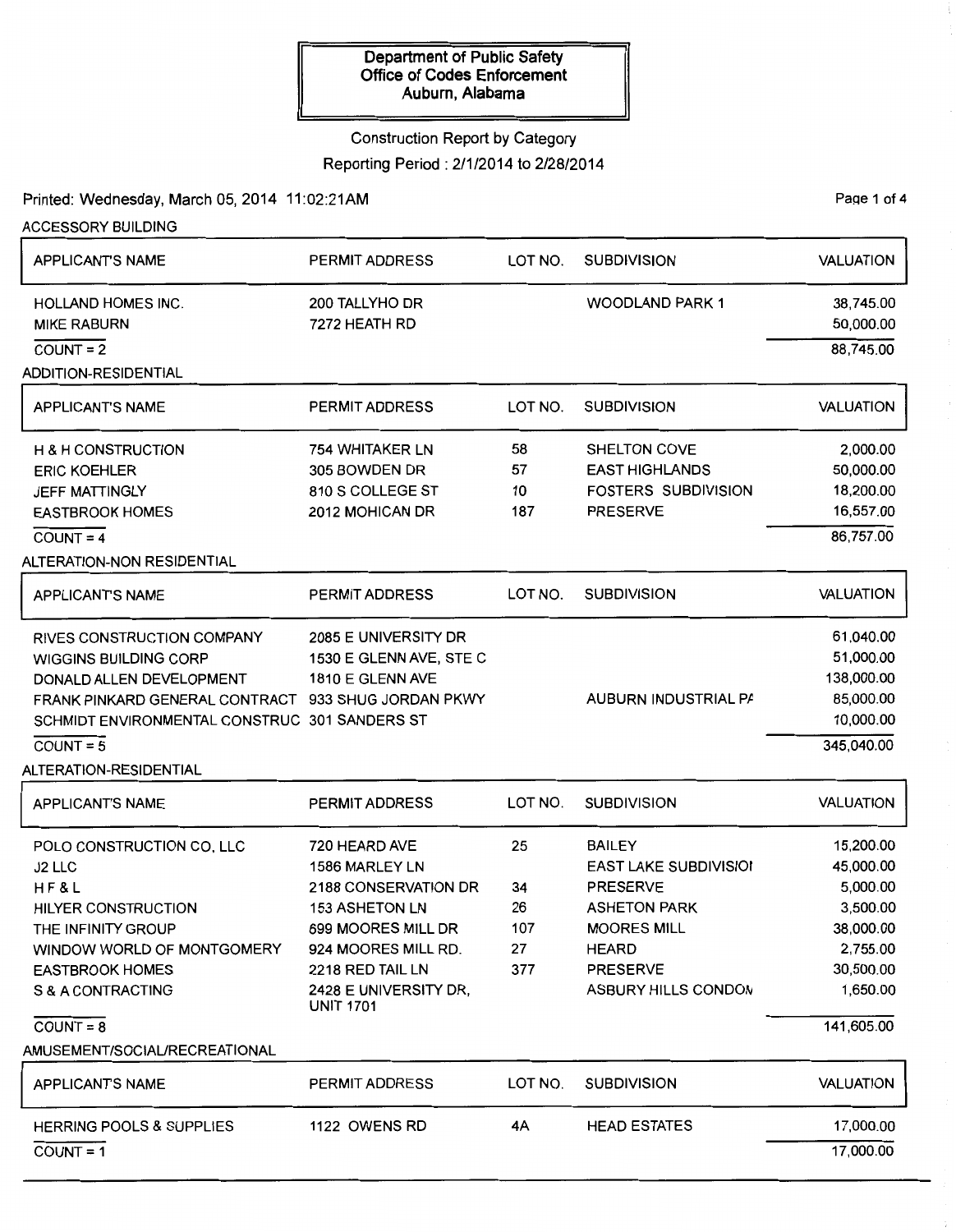## Construction Report by Category

Reporting Period: 2/1/2014 to 2/28/2014

Printed: Wednesday, March 05, 2014 10:20:57AM

| <b>INDUSTRIAL</b>            |                                                        |            |                              |                  |
|------------------------------|--------------------------------------------------------|------------|------------------------------|------------------|
| <b>APPLICANT'S NAME</b>      | <b>PERMIT ADDRESS</b><br>LOT NO.<br><b>SUBDIVISION</b> |            |                              | <b>VALUATION</b> |
| RACO ALABAMA LLC             | 2590 INNOVATION DR<br>AUBURN TECH PARK WE              |            |                              | 6,994,000.00     |
| $COUNT = 1$                  |                                                        |            |                              | 6,994,000.00     |
| ROOFING- NON RESIDENTIAL     |                                                        |            |                              |                  |
| <b>APPLICANTS NAME</b>       | LOT NO.<br><b>PERMIT ADDRESS</b><br><b>SUBDIVISION</b> |            |                              | VALUATION        |
| <b>SUPERIOR ROOFING</b>      | 233 W GLENN                                            |            |                              | 35,560.00        |
| SUPERIOR ROOFING             | 333 N COLLEGE ST                                       | 3,750.00   |                              |                  |
| $COUNT = 2$                  |                                                        |            |                              | 39,310.00        |
| ROOFING-RESIDENTIAL          |                                                        |            |                              |                  |
| <b>APPLICANTS NAME</b>       | <b>PERMIT ADDRESS</b>                                  | LOT NO.    | <b>SUBDIVISION</b>           | VALUATION        |
| <b>HOLLAND HOMES INC.</b>    | <b>1522 BENEDICT PL</b>                                |            |                              | 9,469.00         |
| <b>SUPERIOR ROOFING</b>      | 301 E GLENN AVE                                        |            |                              | 5,940.00         |
| <b>SUPERIOR ROOFING</b>      | 860 MOORES MILL DR                                     |            |                              | 14,935.00        |
| <b>SUPERIOR ROOFING</b>      | 314 WATERCREST CT                                      |            |                              | 14,710.00        |
| <b>SUPERIOR ROOFING</b>      | 849 CHOCTAW AVE                                        |            |                              | 2,130.00         |
| <b>SUPERIOR ROOFING</b>      | 1950 WINDWAY RD                                        |            |                              | 12,570.00        |
| <b>SUPERIOR ROOFING</b>      | 1074 STERLING CT                                       |            |                              | 9,450.00         |
| <b>SUPERIOR ROOFING</b>      | 535 CARY DR                                            |            |                              | 2,300.00         |
| $COUNT = 8$                  |                                                        |            |                              | 71,504.00        |
| SINGLE FAMILY HOUSE-ATTACHED |                                                        |            |                              |                  |
| <b>APPLICANTS NAME</b>       | <b>PERMIT ADDRESS</b>                                  | LOT NO.    | <b>SUBDIVISION</b>           | <b>VALUATION</b> |
| HOMESTEAD RESIDENTIAL        | 1675 EASTON CT                                         | 16a        | <b>EAST LAKE SUBDIVISIO!</b> | 256,741.88       |
| <b>HOMESTEAD RESIDENTIAL</b> | <b>1679 EASTON CT</b>                                  | <b>17A</b> | <b>EAST LAKE SUBDIVISIOI</b> | 256,741.88       |
| HIVE PARTNERS, LLC           | 234 OLD STONEHOUSE<br><b>WAY</b>                       | 1          | <b>CIRCA</b>                 | 188,105.20       |
| HIVE PARTNERS, LLC           | 238 OLD STONEHOUSE<br>WAY                              | 1          | <b>CIRCA</b>                 | 151,236.50       |

CIRCA

1

242 OLD STONEHOUSE

WAY

Page 2 of 4

187,739.60

1 ,040,565.06

 $COUNT = 5$ 

HIVE PARTNERS, LLC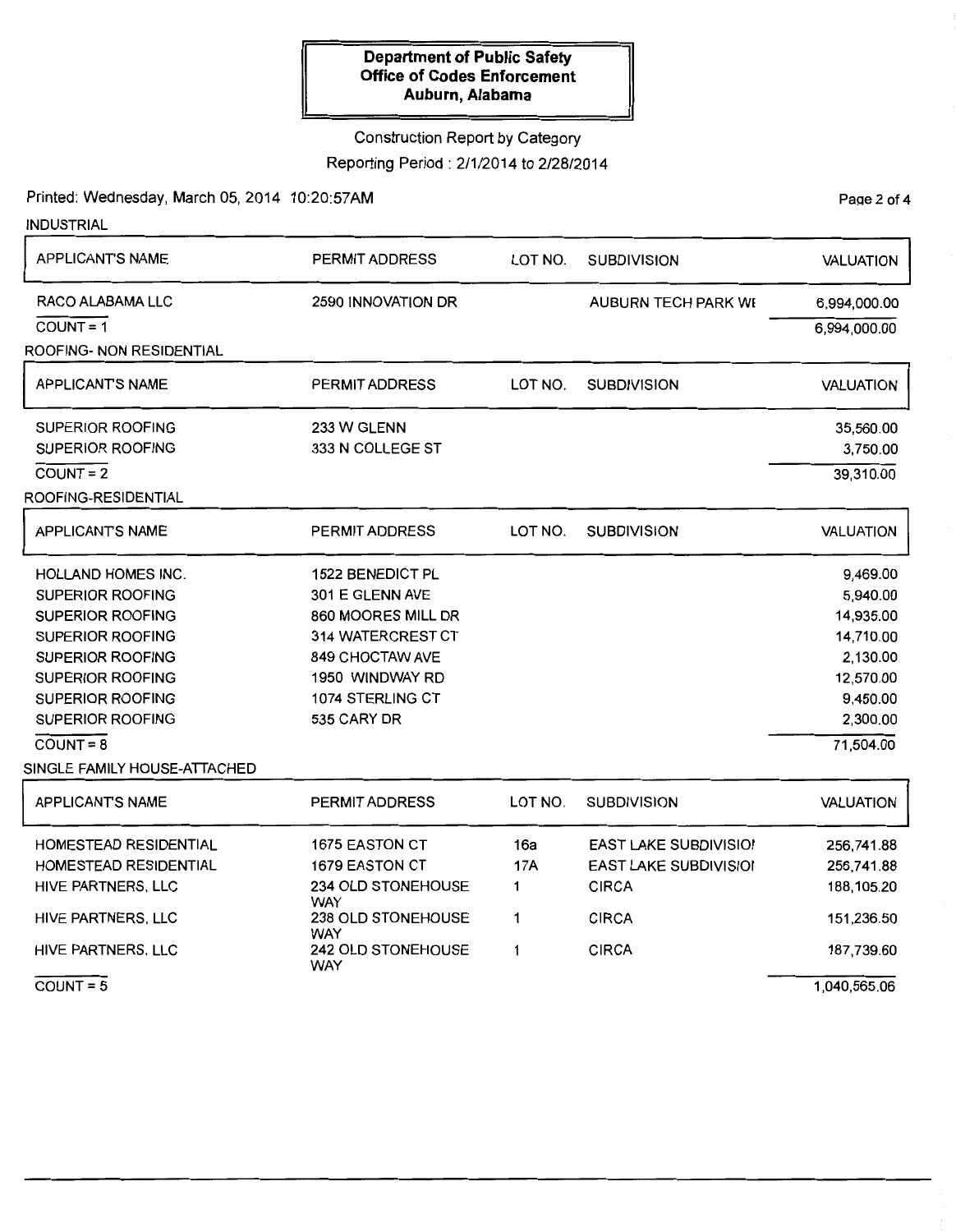## Construction Report by Category Reporting Period: 2/1/2014 to 2/28/2014

## Printed: Wednesday, March 05, 2014 10:20:57AM Page 3 of 4

#### SINGLE FAMILY HOUSE-DETACHED

| <b>APPLICANT'S NAME</b>            | PERMIT ADDRESS        | LOT NO.                 | <b>SUBDIVISION</b>           | <b>VALUATION</b> |  |
|------------------------------------|-----------------------|-------------------------|------------------------------|------------------|--|
| WAYNE GENTRY BUILDER INC           | 1265 E UNIVERSITY DR  | 209                     | <b>GLENN HAVEN</b>           | 227,563.43       |  |
| <b>GEORDAN COMMUNITIES</b>         | 2311 TUSCANY PL       | 4                       | <b>TIVOLI</b>                | 312,504.24       |  |
| <b>MICHAEL A MONK</b>              | 1706 COVINGTON RIDGE  | 529                     | <b>MOORES MILL 5TH ADDI</b>  | 517,305.13       |  |
| KOREY WEBB CONSTRUCTION            | 7460 STONEWALL RD     | 13 <sub>b</sub>         | <b>PLAINSMAN HILLS</b>       | 465,000.00       |  |
| <b>EASTBROOK HOMES</b>             | 2157 ASHLEY CT        | 29                      | SHELTON COVE                 | 255,869.31       |  |
| DAVID CRUM CONSTRUCTION, INC.      | 1230 WEATHERFORD ST   | 73                      | <b>GROVE HILL</b>            | 217,282.15       |  |
| DAVID CRUM CONSTRUCTION, INC.      | 1083 WALDEN LN        | 46<br><b>GROVE HILL</b> |                              | 218,192.15       |  |
| <b>SWC CONSTRUCTION</b>            | 355 FRONTIER CIR      | 241                     | <b>SOLAMERE</b>              | 242,827.93       |  |
| <b>SWC CONSTRUCTION</b>            | 1791 KENAI PASS       | 202                     | <b>SOLAMERE</b>              | 242,827.93       |  |
| DILWORTH DEVELOPMENT               | 1559 WOODLEY CIR      | 22                      | <b>MILLWOOD</b>              | 231,617.39       |  |
| <b>BOBBY R CANNON</b>              | 1181 TOWN CREEK DR    | 15                      | <b>TOWN CREEK</b>            | 401,947.17       |  |
| DACK HOMES WEST LLC                | 2179 AUTUMN RIDGE WAY | 31                      | <b>AUTUMN RIDGE</b>          | 173,008.82       |  |
| HOMESTEAD RESIDENTIAL              | 1853 DELLIA DR        | 65                      | <b>MORGAN HILLS PHASE:</b>   | 205,043.39       |  |
| TIM YATES CONSTRUCTION             | 1595 ALEX AVE         | 133                     | <b>EAST LAKE SUBDIVISIOI</b> | 298,132.30       |  |
| TIM YATES CONSTRUCTION             | 1517 BEAM CT          | 152                     | <b>EAST LAKE SUBDIVISIOI</b> | 333,006.92       |  |
| <b>LANDMARK BUILDERS LLC</b>       | 1670 GLENDALE CT      | 85                      | <b>EAST LAKE SUBDIVISIOI</b> | 338,278.35       |  |
| <b>STONE MARTIN BUILDERS</b>       | 2427 DEER RUN CT      | 165                     | <b>LUNDY CHASE</b>           | 171,927.39       |  |
| <b>EASTBROOK HOMES</b>             | 2043 MOHICAN DR       | 166                     | <b>PRESERVE</b>              | 282,729.53       |  |
| THE WORTHY GROUP, INC.             | 283 BENTLEY CT        | 98                      | <b>WHIPPORWILL</b>           | 497,498.00       |  |
| DILWORTH DEVELOPMENT               | 521 BERKLEY AVE       | 9                       | <b>BEAUMONT</b>              | 345,462.07       |  |
| <b>GEORDAN COMMUNITIES</b>         | 2359 TUSCANY PL       | 12                      | <b>TIVOLI</b>                | 263,394.92       |  |
| DILWORTH DEVELOPMENT               | 1677 ALYSA CT         | 20                      | <b>EAST LAKE SUBDIVISIOI</b> | 288,339.58       |  |
| <b>STONE MARTIN BUILDERS</b>       | 2431 DEER RUN CT      | 166                     | <b>LUNDY CHASE</b>           | 230, 153. 12     |  |
| <b>JAY TOLAND</b>                  | 2714 CARRINGTON CT    | 76                      | <b>WHITE OAKS</b>            | 358,097.23       |  |
| <b>EDGAR HUGHSTON BUILDER INC.</b> | 2323 MORGAN DR        | 13 <sub>c</sub>         | <b>LAUREL GROVE</b>          | 255,518.33       |  |
| <b>STONE MARTIN BUILDERS</b>       | 2446 DEER RUN CT      | 151                     | <b>LUNDY CHASE</b>           | 224,867.79       |  |
| <b>GEORDAN COMMUNITIES</b>         | 2316 HAMPSHIRE CT     | 425-A                   | <b>ASHETON LAKES</b>         | 393,893.38       |  |
| HAYLEY-FREEMAN CONST CO            | 2742 SOPHIA WAY       | $\overline{7}$          | <b>TUSCANY HILLS</b>         | 169,000.00       |  |
| <b>STONE MARTIN BUILDERS</b>       | 2584 WESTON ST        | 91                      | <b>COTSWOLDS</b>             | 371,602.88       |  |
| <b>KEITH WILSON</b>                | 1740 LIVVY LN         | 63                      | <b>EAST LAKE SUBDIVISIOI</b> | 391,596.36       |  |
| <b>STONE MARTIN BUILDERS</b>       | 755 COTSWOLD WAY      | 132                     | <b>COTSWOLDS</b>             | 371,602.87       |  |
| STONE MARTIN BUILDERS              | 623 DEER RUN RD       | 173                     | <b>LUNDY CHASE</b>           | 230, 153. 12     |  |
| $COUNT = 32$                       |                       |                         |                              | 9,526,243.18     |  |
| STRUCTURE OTHER THAN BUILDING      |                       |                         |                              |                  |  |
| APPLICANTS NAME                    | PERMIT ADDRESS        | LOT NO.                 | <b>SUBDIVISION</b>           | <b>VALUATION</b> |  |
| ARTIE C GRADY                      | 629 SPENCER AVE       |                         |                              | 500.00           |  |
| SWALLEY CONSTRUCTION INC           | 1031 FLOWERS AVE      |                         |                              | 5,000.00         |  |
| $COUNT = 2$                        |                       |                         |                              | 5,500.00         |  |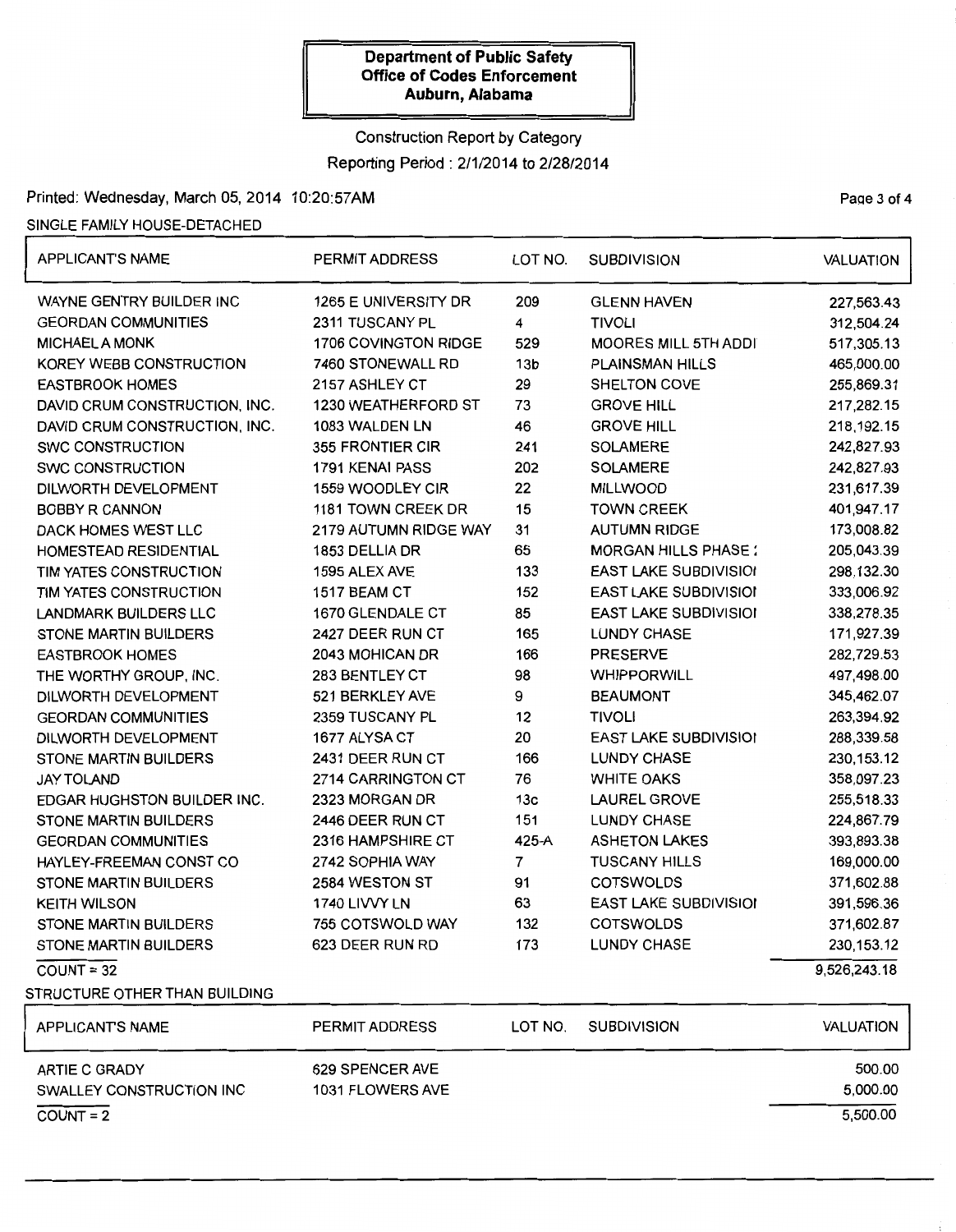Construction Report by Category Reporting Period : 2/1/2014 to 2/28/2014

Printed: Wednesday, March 05, 2014 10:20:57AM

Page 4 of 4

TOTAL COUNT = 70

TOTAL VALUATION = 18,356,269.24

1